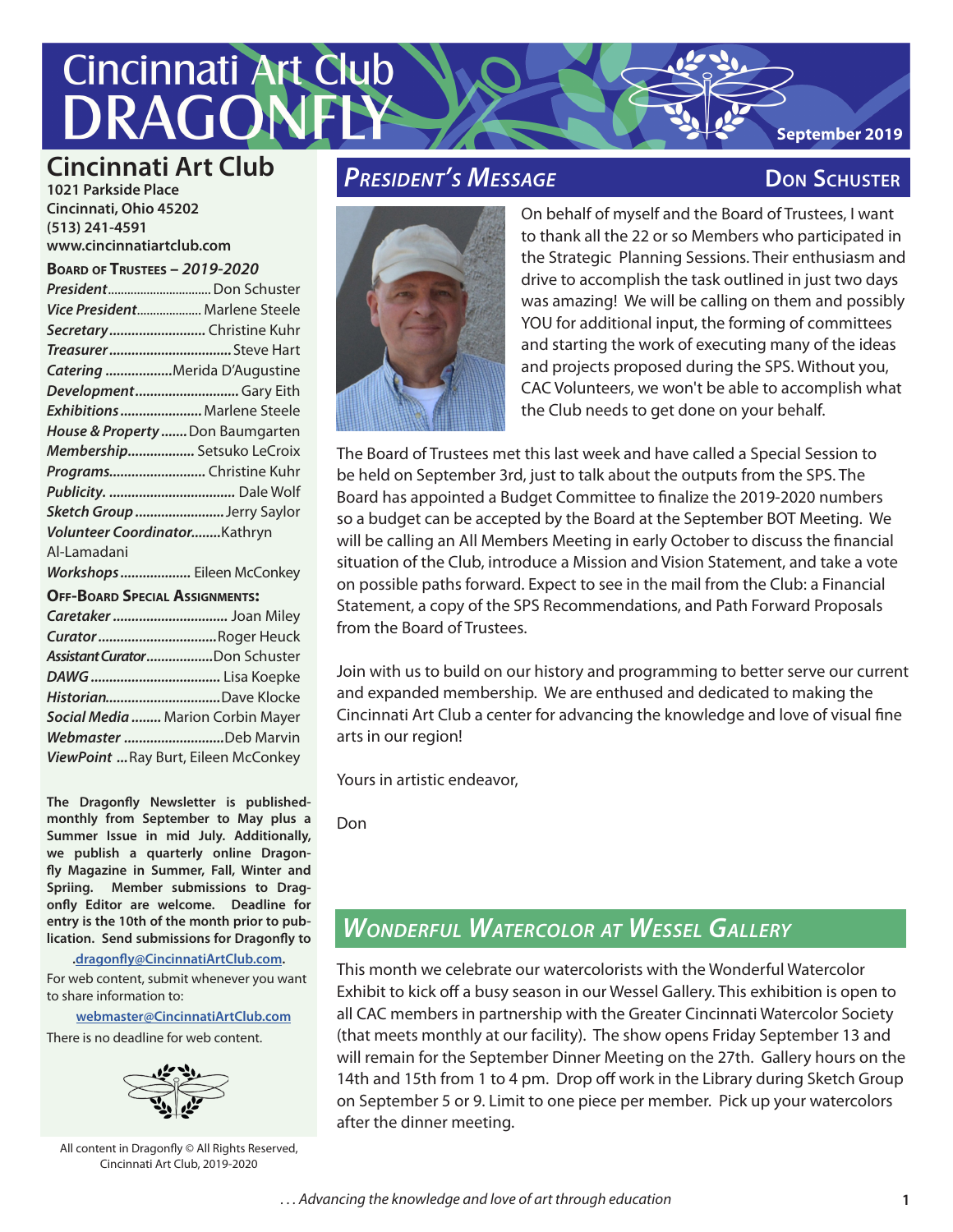### *Calendar of Events*

#### *September Events*

**Dinner Meeting** September 27, 5:30 - 9:00 pm

**Trustee Meeting** September 11, 4:30 - 6:00 pm

**High School Plein Air Competition** Eden Park, September 28 - 29

**Bill Fletcher Workshop** September 17 – 18

#### **Watercolor Show**

*Opening Reception* September 13, 6:00 – 9:00 pm *Public Viewing* September 14,15, 1:00 – 4:00 pm

#### **Critique Sessions**

September 3, 7:00 – 9:00 pm *Ray Hassard, Moderator*

September 17, 7:00 – 9:00 pm *Tom Post, Moderator*

#### **Sketch Group**

Monday Sessions, September 9, 16, 23, 30 from 1:00-4:30pm;

*No Session on Labor Day* 

Thursday Sessions, September 5, 12, 19, 26 from 7:00 – 9:30 pm

**DAWG Meeting** September 24, 7:00 – 9:30

#### *October Events*

**High School Plein Air Show** October 6 from 1:00 – 4:30 pm

**Fall Signature Show** October 11, 12, 13

**Dinner Meeting** October 18

**Trustee Meeting** October 9, 4:30 – 6:00 pm

**Stanka Kordic Workshop** October 26 - 27



### *Club News*

#### **Egg Tempera: New Approaches to an Old Medium Gary Brooks Dinner Presenter September 27, 2019**

Gary Brooks's desire to be an artist was sparked by his father who took him on painting excursions when he was a kid. After growing up and studying art at Kent State, DAAP, and with Bob Fabe and Phil Tucker, Gary decided to work exclusively in watercolor. He began painting sharp focus watercolors on hot pressed paper after being influenced by A.W.S. member Gary Akers who also introduced him to egg tempera painting on gesso board.

Egg tempera was a primary method of painting before Jan van Eyck invented oil paint for artists in the 15th Century. The tempera medium lends itself to fine detail and has had a revival in 20th-century American art. It was used by American artists such as the Regionalists Andrew Wyeth, Thomas Hart Benton and others. And there are many artists today that work in the medium.

Gary will show us how to work in Egg Tempera: New Approaches to an Old Medium, September 27, 2019, at the Cincinnati Art Club. Social hour begins at 6:00 pm, followed by dinner at 6:45, and the program starts approximately at 7:30. Dinner Reservation deadline is 10:00am the Wednesday before the meeting. Contact: dinner@cincinnatiartclub.com

### **High School Artists to Compete for Club's Annual Plein Air Honors**

For the third straight year, the Club is sponsoring its annual High School Student Plein Air competition. This year we move from the Zoo to Eden Park for a 2-day competitive paint out. Students from Greater Cincinnati and around will interpret the beauty of this park where so many of us have spent hours and hours painting. The event is on September 28-29 with a showing of their work and awarding of prizes on October 6 from 1 pm to 4:30 pm.

#### **Dave Klocke Summer Solo Show in Wessel Foyer**

Someone most members will know is the affable Dave Klocke and the spotlight turns on him in our Foyer where his solo exhibit was held over the Summer. His pastel Fisherman's Mirror is one of the paintings sure to provide inspiration to all. Joseph Baris is the September Foyer Exhibitor.



Dave's active lifelong interest in art began when he was just ten years old and he studied under one of Duveneck's students, Aileen McCarthy. He continued his art studies at the Cincinnati Art Museum and Northern Kentucky University and at Thomas More College where he earned his Associate of Arts in 1996. Along the way, he also took part in many art workshops. Art was a hobby during his career as a mechanical engineer but after retiring he committed himself to a second carer as a professional artist. He joined the Cincinnati Art Club in 1985, achieving signature status three years later. He served as Club President in 1988-2001. He was granted Honorary Signature membership in 2013. He currently acts as Club Historian and continues to paint regularly.

*Fisherman's Mirror,* Dave Klocke

#### **The Club Has Grown over the Summer**

Please welcome our newest members when you meet them: Michael Brendel, Daniel Zalla, Marchs I. Paris, Marianna Briner, Marlene Kreate, Jeff Guerra, Steven Montag, Paul Wiggins, Ray Botkins, Bonnie Lee Davis, Bonnie Harrell and Louis Cornelius. Christopher Gilmore was approved as a student member.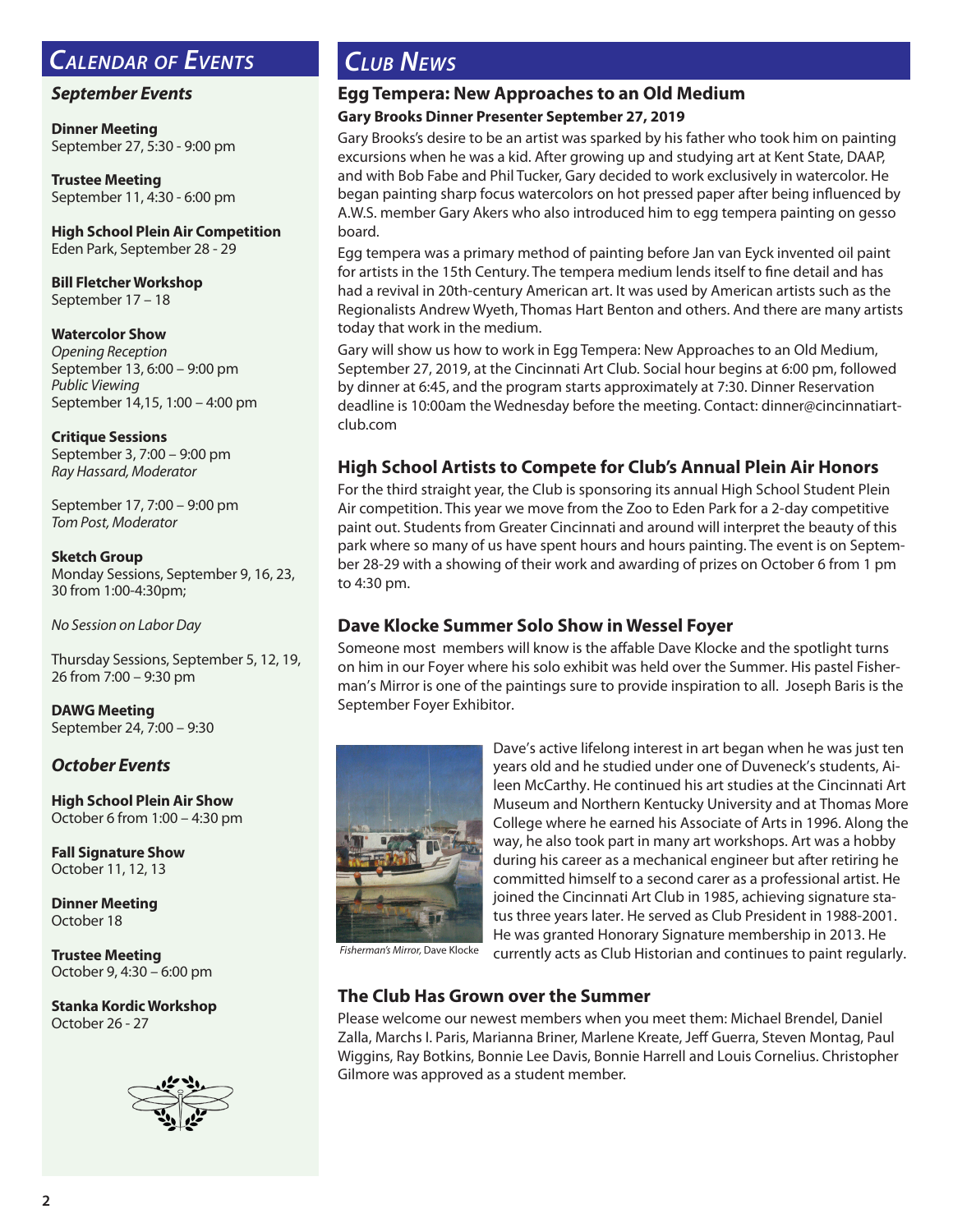### *Club News*

#### **Have You Paid Your Club Dues?**

Because we are financed largely from member dues, having all members current on dues is important to our ability to plan the budget and determine which programs we can do in the coming year.

If you have not yet paid your dues, you are running behind schedule. They were due in May! To all those who have paid, Thank you!

If you haven't yet paid, please send your check ASAP payable to Cincinnati Art Club at 1021 Parkside Pl, Cincinnati, OH 45202. Associate membership: \$115; Signature membership: \$130. If you don't remember if you paid or not, send an email to Treasurer@cincinnati-<br>artclub.com and we'll let you know!

### *Coming workshops*

#### **Studio Landscape Painting In Oils**

#### **Bill Fletcher, September 17-18**

In this 2-day indoor landscape painting workshop, artist Bill Fletcher will be teaching his three-step approach to painting: Block In (creating a foundation of beautiful "in light" and "in shadow" shapes), Middle (creating effective, meaningful and exciting color variations within the big blocked in shapes), and Finish (implied detail, edges, orchestrating the path of the eye, "bejeweling" the painting). Emphasis will be on design and how to create a sense of depth, light and atmosphere. While timeless foundations reinforce his oil painting, you can also count on receiving his newest insights and teaching approaches.

#### **A Reverence for Nature**

*I'm a native of Lexington, Kentucky and have a great love for the land around here. I spend as much time as possible outdoors hiking and painting. I'm often drawn to painting scenes with moving water such as streams and waterfalls, as well as undisturbed natural places unmarked by man. I also enjoy landscapes displaying a human presence that reflects a reverence for the land. Whenever I am in the natural*  world, I feel a deep connection to Nature and to life, and my paintings are my sincere response to that connection.

#### **Stanka Kordic Workshop**

Join Stanka Kordic at the Club from October 26 - 27, 2019 for Intuition and Design / Breathing New Life into Old Paintings. This workshop is geared for experienced painters so fundamentals will not be taught. Members \$350, Non-Members \$385 Oil painting methods work beautifully to breathe new life into old, or not so loved work.

- How to craft a well-designed piece
- Working with textural elements to enhance the composition
- Understanding the power of color harmony to create an emotional impact
- Interpreting source materials, rather than copying them literally

In this 2-day workshop we will work from pieces previously started and transform them with a new composition. Stanka says: I will bring my own painting to re-imagine and will share my favorite techniques that can be applied to any genre of painting. Acrylic painters also welcome. Feel free to bring several pieces to work on. Stanka left the commercial world in 1988 to establish a professional art studio, concentrating her efforts on painting the landscape and figure. This led to portrait commissions, international awards, and inclusion in several corporate collections in the Midwest. Since 2009, her focus has been to develop her personal figurative work. This workshop is geared for experienced painters so fundamentals will not be taught.

#### **Greater Cincinnati Watercolor Society Fall Workshop**

#### **September 20-22, 2019 10:00 am to 4:00 pm**

Chris Krupinski, AWS-df, NWS, TWSA

\$275 GCWS members \$325 GCWS non-members

This workshop will center on design and unique still life setups to create during class or with photograph. \$100 deposit will hold your space until Sept. 1. Make checks payable to GCWS.

For detailed information, contact Workshop Chair: Debbie Cannatella, debbie.cannatella@gmail.com.